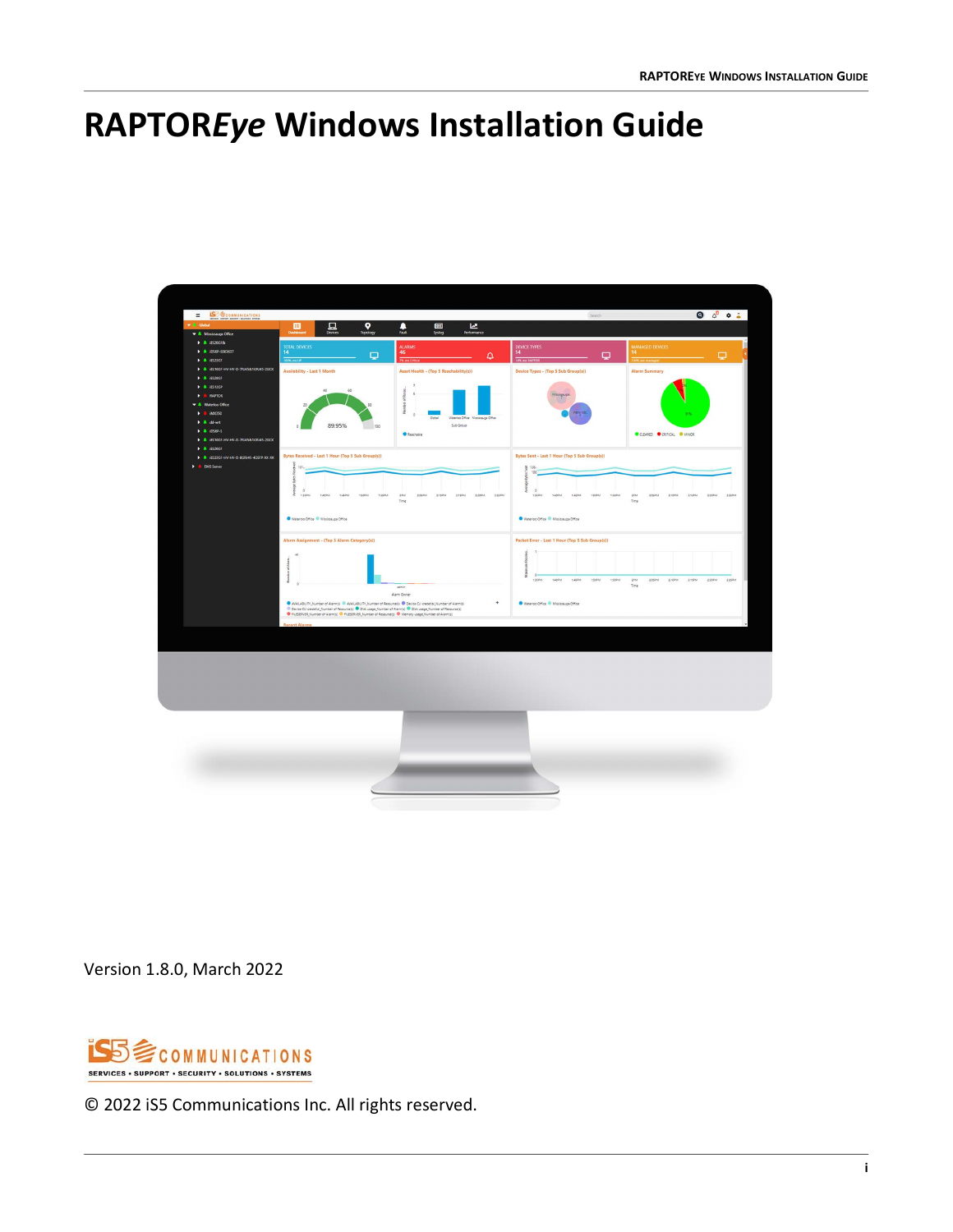# **Contents**

|            | RAPTOREye Windows Installation Guide i         |
|------------|------------------------------------------------|
| Chapter: 1 |                                                |
|            |                                                |
| Chapter: 2 |                                                |
|            |                                                |
| Chapter: 3 |                                                |
|            |                                                |
|            |                                                |
|            |                                                |
| Chapter: 4 | Installing RAPTOREye - New Installation 7      |
| Chapter: 5 | Installing RAPTOREye - Upgrade Installation 14 |
| Chapter: 6 |                                                |
| Chapter: 7 |                                                |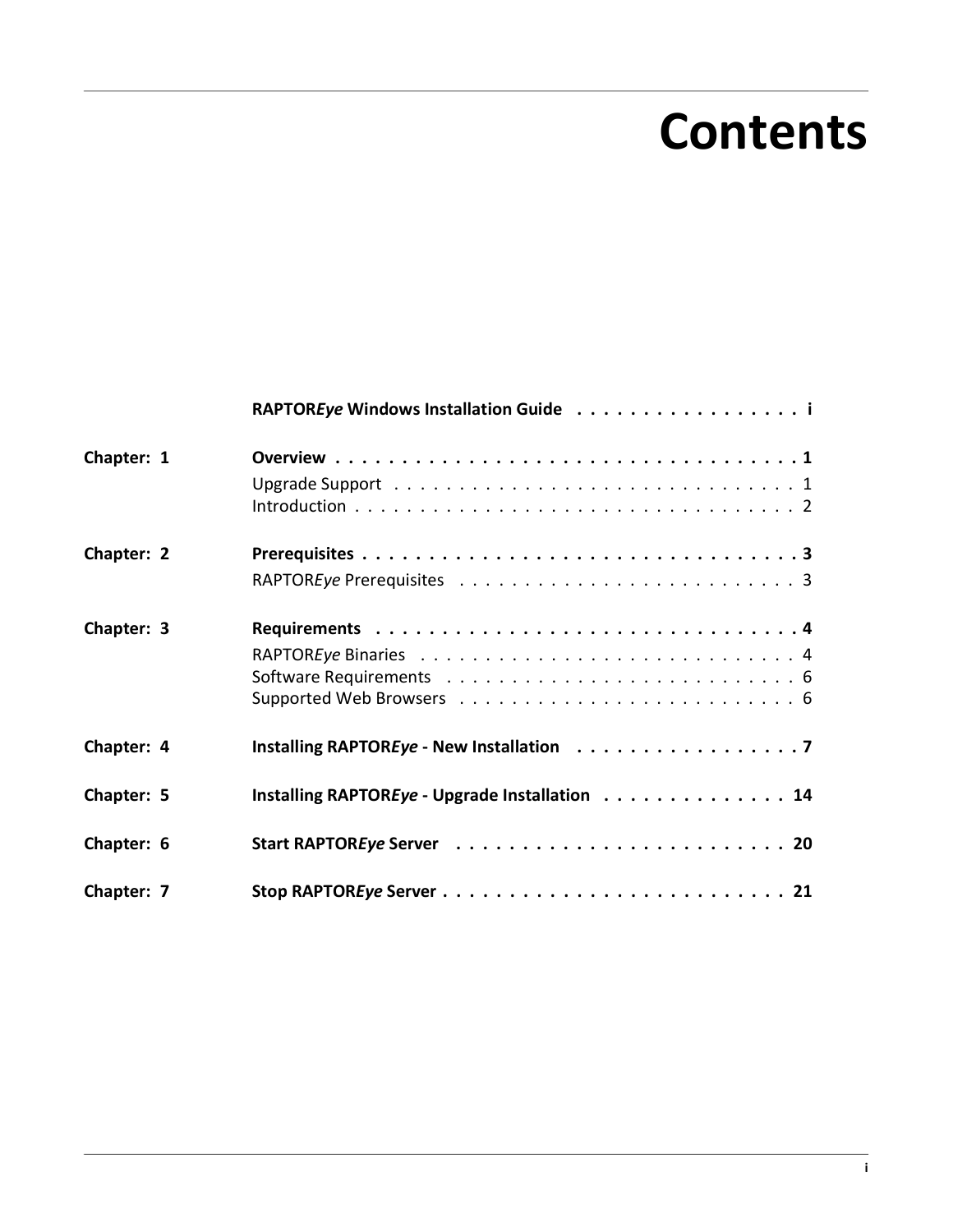### <span id="page-2-0"></span>**1. Overview**

| <b>Product Name</b> | <b>Version</b> | <b>Release Date</b> |
|---------------------|----------------|---------------------|
| RAPTOREye           | 1.8.0          | <b>March 2022</b>   |
| RAPTOREye           | 1.7.1          | December 2021       |
| RAPTOREye           | 1.7.0          | September 2021      |
| RAPTOREye           | 1.6.0          | June 2021           |
| RAPTOREye           | 1.5.1          | April 2021          |
| RAPTOREye           | 1.5.0          | <b>March 2021</b>   |
| RAPTOREye           | 1.4.0          | December 2020       |
| RAPTOREye           | 1.3.0          | September 2020      |
| RAPTOREye           | 1.2.0          | June 2020           |
| RAPTOREye           | 1.1.0          | <b>March 2020</b>   |
| RAPTOREye           | 1.0.0          | December 2019       |

This document provides installation and upgrade instructions for the following products.

### <span id="page-2-1"></span>**1.1. Upgrade Support**

This document contains upgrade procedures supporting the following.

| <b>Product Name</b> | <b>From Version</b> | <b>To Version</b> |
|---------------------|---------------------|-------------------|
| RAPTOREye           | 1.7.1               | 1.8.0             |
| RAPTOREye           | 1.7.0               | 1.8.0             |
| RAPTOREye           | 1.6.0               | 1.8.0             |
| RAPTOREye           | 1.5.1               | 1.8.0             |
| RAPTOREye           | 1.5.0               | 1.8.0             |
| RAPTOREye           | 1.4.0               | 1.8.0             |
| RAPTOREye           | 1.3.0               | 1.8.0             |
| RAPTOREye           | 1.2.0               | 1.8.0             |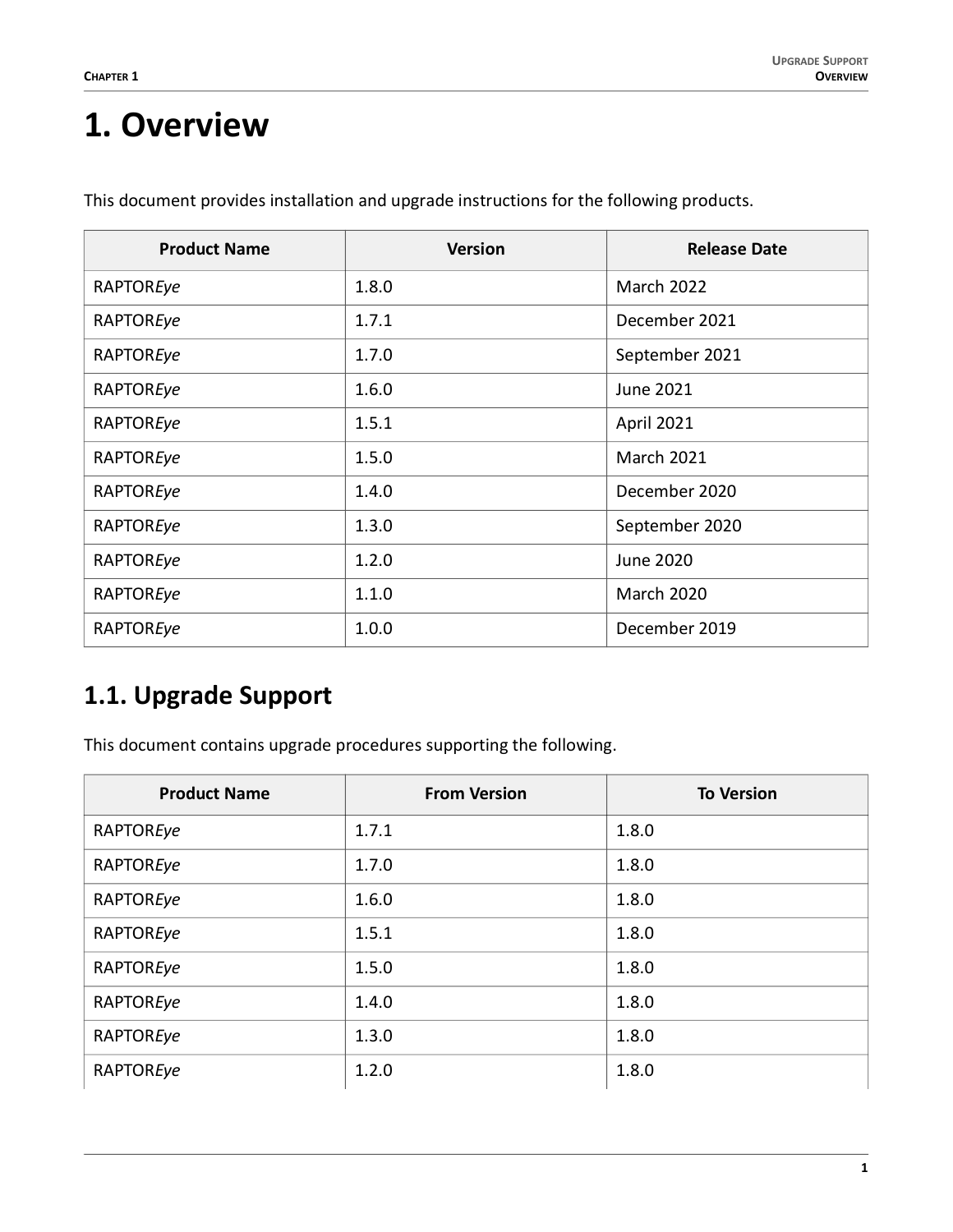| <b>Product Name</b> | <b>From Version</b> | <b>To Version</b> |  |
|---------------------|---------------------|-------------------|--|
| RAPTOREye           | 1.1.0               | 1.8.0             |  |
| RAPTOREye           | 1.0.0               | 1.8.0             |  |

### <span id="page-3-0"></span>**1.2. Introduction**

The RAPTOR*Eye* Windows Installation Guide contains the information and steps required to install RAPTOR*Eye* on Windows.

Please read each section carefully and ensure completing all steps before proceeding further with the installation.

RAPTOR*Eye* supports two types of installation:

- New Installation
- Upgrade Installation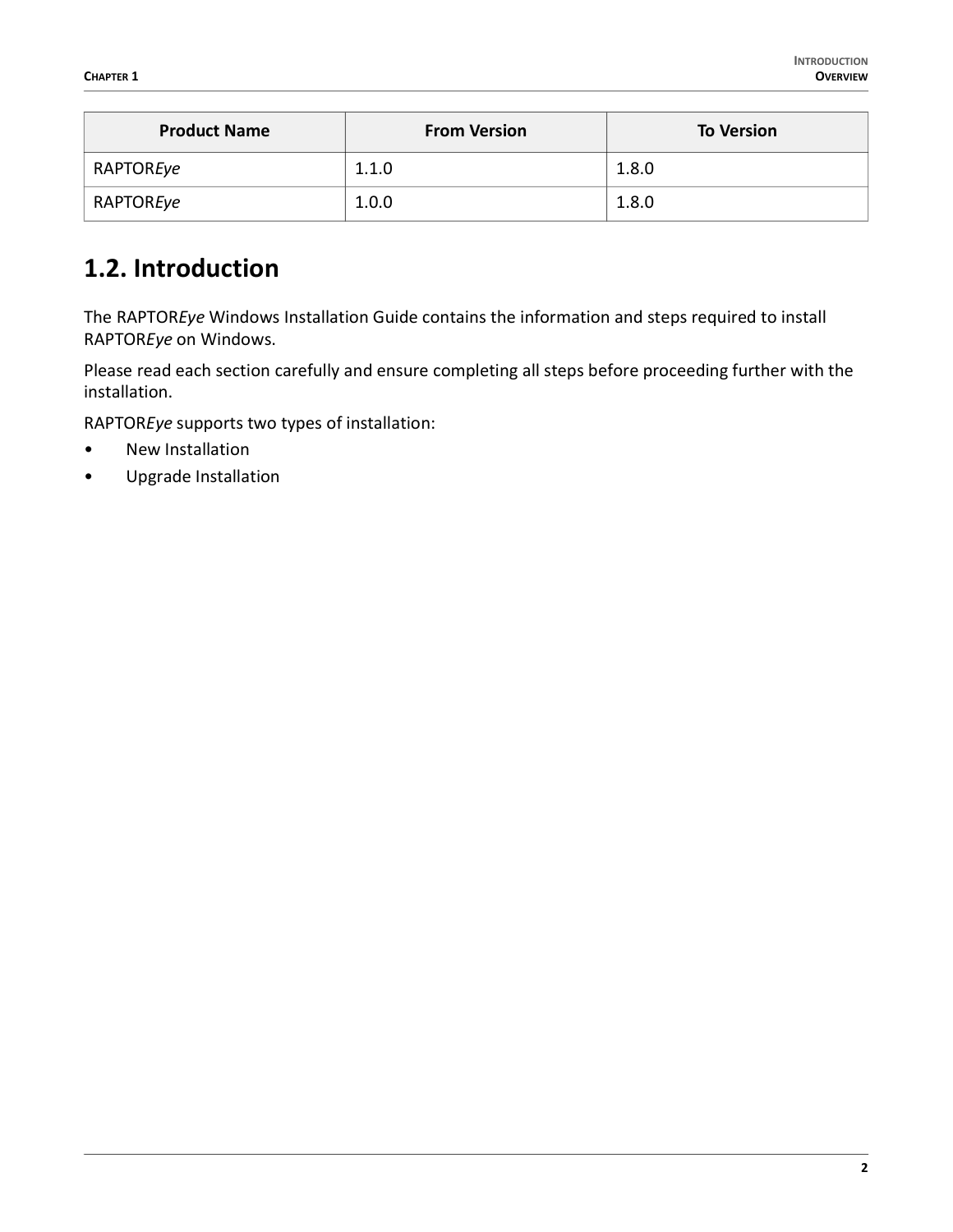## <span id="page-4-0"></span>**2. Prerequisites**

This section lists the prerequisites for installing RAPTOR*Eye*.

### <span id="page-4-1"></span>**2.1. RAPTOR***Eye* **Prerequisites**

- Microsoft Visual C++ Redistributable for Visual Studio 2019
	- The latest version can be downloaded here: [https://visualstudio.microsoft.com/down](https://visualstudio.microsoft.com/downloads/)[loads/](https://visualstudio.microsoft.com/downloads/)
- The following ports are open and available:

| Port  | Protocol                                            |
|-------|-----------------------------------------------------|
| 22    | <b>SFTP</b>                                         |
| 69    | <b>TFTP</b>                                         |
| 80    | <b>HTTP</b>                                         |
| 161   | <b>SNMP</b>                                         |
| 162   | <b>SNMP Trap</b>                                    |
| 443   | <b>HTTPS</b>                                        |
| 514   | Syslog                                              |
| 3528  | Management osgi-http                                |
| 4447  | <b>Remoting Connector</b>                           |
| 4712  | <b>Transaction Recovery Environment</b>             |
| 4713  | Management HTTP & HTTPS, Transaction Status Manager |
| 8009  | AJP Connector                                       |
| 9990  | Management HTTP                                     |
| 9999  | <b>Management Native</b>                            |
| 55432 | PostgreSQL                                          |

**NOTE:** When performing an upgrade, close all programs and files accessing the RAPTOR*Eye* server.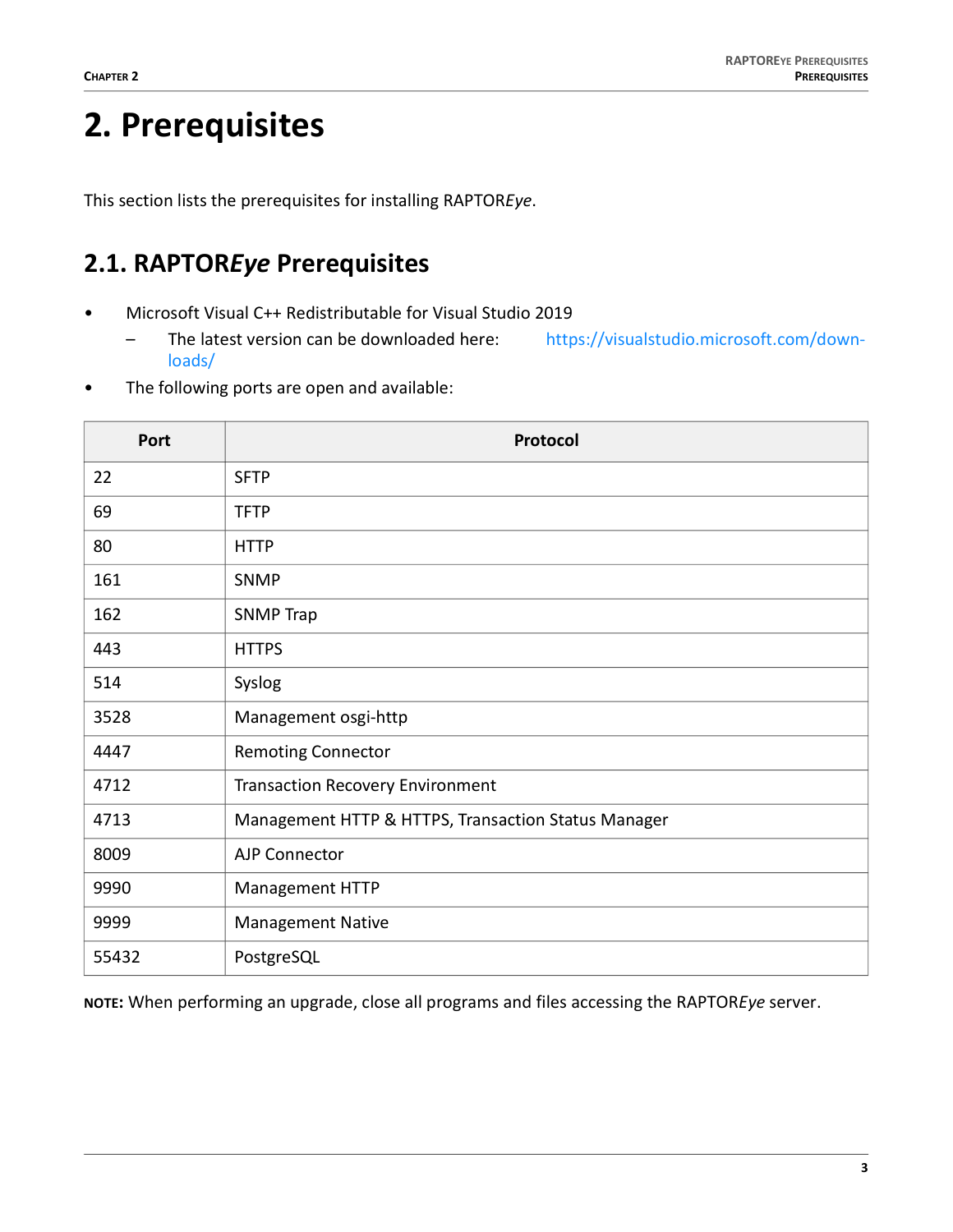## <span id="page-5-0"></span>**3. Requirements**

This section lists the requirements for installing RAPTOR*Eye*.

### <span id="page-5-1"></span>**3.1. RAPTOR***Eye* **Binaries**

The following files are the official releases of RAPTOR*Eye*:

| <b>File</b>                              | <b>Checksums</b>                                                                                                                                                                                          |
|------------------------------------------|-----------------------------------------------------------------------------------------------------------------------------------------------------------------------------------------------------------|
| RAPTOREye-WindowsInstall<br>er-1.8.0.exe | <b>SHA-256</b><br>87046f5bc618fa6adcbe358da95c8d7dc6c0bcec80f631f9cb50d57714<br>5c5962<br>$SHA-1$<br>25a03b4cf0f4fa79334a09ccf8436ca818674980                                                             |
| RAPTOREye-WindowsInstall<br>er-1.7.1.exe | <b>SHA-256</b><br>173e5fa9f1a7525e99f449469f577b08757eab249d0103f4dfcd79bef79<br>aac06<br><b>SHA-1</b><br>166cf79c39623891367fb709cde0b03475419467<br>MD <sub>5</sub><br>41ffdba7e585fffa84b46edb42ae304a |
| RAPTOREye-WindowsInstall<br>er-1.7.0.exe | <b>SHA-256</b><br>451f82a4b10c6669ff6f8120da2c28ab25d0c997b78d4620be0b2470e9<br>e9154f<br><b>SHA-1</b><br>2299107173fc50e76bdbbf993c960d9e82b44147<br>MD <sub>5</sub><br>532704cc8f49e2928a17b5c440ca988c |
| RAPTOREye-WindowsInstall<br>er-1.6.0.exe | <b>SHA-256</b><br>830a9e5255c64e8f999a72072bad66540ec02122a2383690acd2255cd<br>76d8e1e<br>SHA-1<br>25c1532f072f4e8ce085cef3a5b7765f768d2d9c<br>MD <sub>5</sub><br>fe667356f8b2e08ac405ca9b68f95e9d        |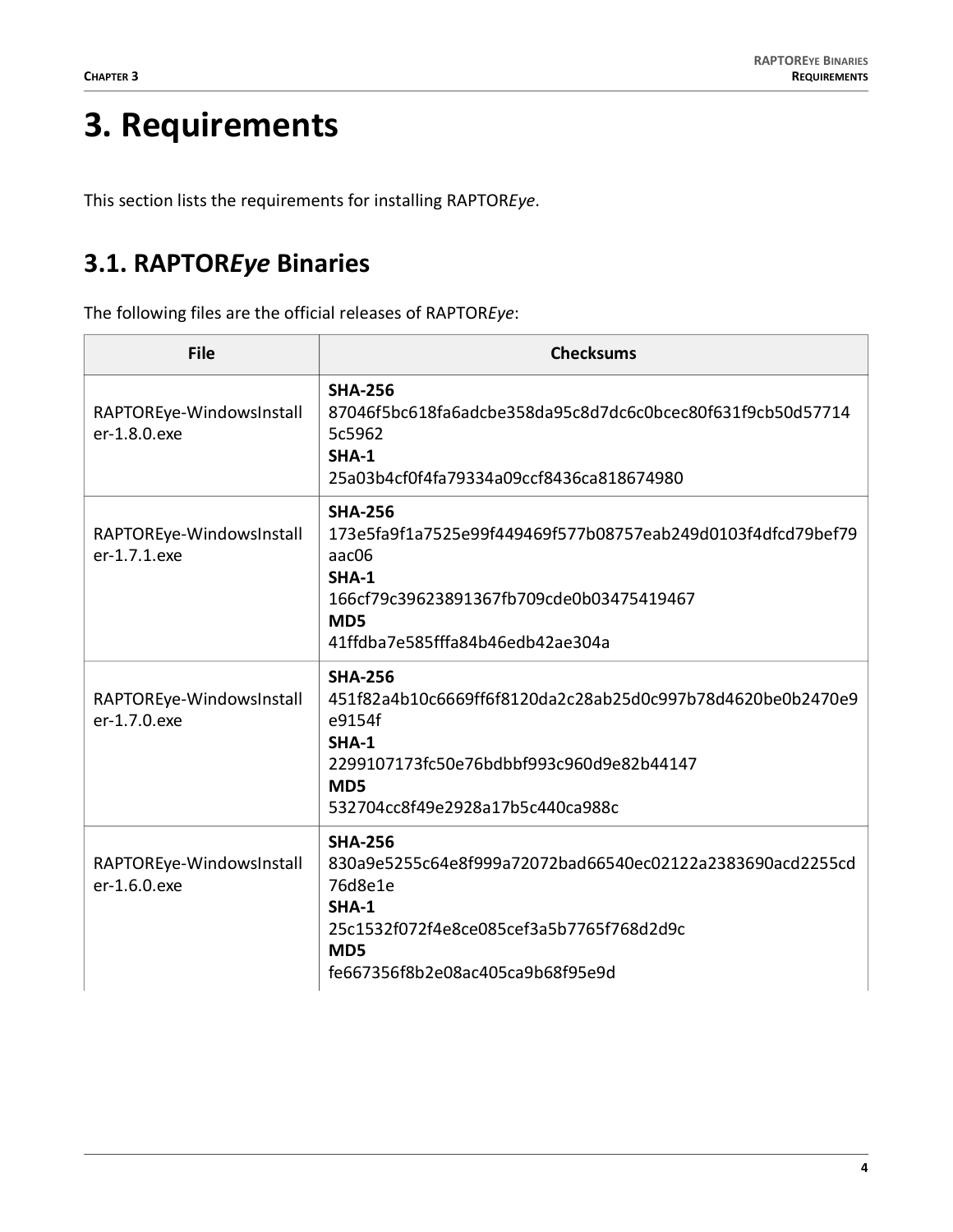| <b>File</b>                              | <b>Checksums</b>                                                                                                                                                                                          |  |  |
|------------------------------------------|-----------------------------------------------------------------------------------------------------------------------------------------------------------------------------------------------------------|--|--|
| RAPTOREye-WindowsInstall<br>er-1.5.1.exe | <b>SHA-256</b><br>a22039d74f438afe876ae537b61112bae4a65bd8a56ae6df257ef1a7b5<br>891451<br><b>SHA-1</b><br>39e7b617288a4190c0467e5b744aa8c784017c1c                                                        |  |  |
|                                          | MD <sub>5</sub><br>703589a5b95f413f5cc2a4a3ca079cb0                                                                                                                                                       |  |  |
| RAPTOREye-WindowsInstall<br>er-1.5.0.exe | <b>SHA-256</b><br>3b26d7da02241fac5d0ea9451aab6210367aff241629045eea92365ac6<br>8db567<br><b>SHA-1</b><br>0062c7f8968eea1545b38c62ecc8f84543d82bd9<br>MD5                                                 |  |  |
|                                          | 7349a6e2c9f1ff028fe11d3a1d5bb867                                                                                                                                                                          |  |  |
| RAPTOREye-WindowsInstall<br>er-1.4.0.exe | <b>SHA-256</b><br>12c90a42a15c3c9545ebce92b393e9034e624fde5483b2649fc386446f<br>0cd701<br><b>SHA-1</b><br>06459dd2dcc3d88917fc0c036167093e2459c9ff                                                        |  |  |
|                                          | MD <sub>5</sub><br>c0e6c9240e5ce1411f946cc72bb0d54f                                                                                                                                                       |  |  |
| RAPTOREye-WindowsInstall<br>er-1.3.0.exe | <b>SHA-256</b><br>f3aab12df88369300fdfa1c30b47326dfa6b39ccfcd5137520795e5394f<br>7049d<br><b>SHA-1</b><br>8d98b562afca559f1b2d8c3c942aa3bd57412f22<br>MD <sub>5</sub><br>d2ddef55d7b1edd58f2135b4bebd27b9 |  |  |
| RAPTOREye-WindowsInstall<br>er-1.2.0.exe | <b>SHA-256</b><br>7ae2a2d84a7110efbb753adf5580bf95add5af62095151678df21c5f59<br>99c87e<br><b>SHA-1</b><br>0ff133f45e321a926d93694922b6f7e2a3bb95e6<br>MD5<br>912c6cb12a62844ec4e27d539764a8bb             |  |  |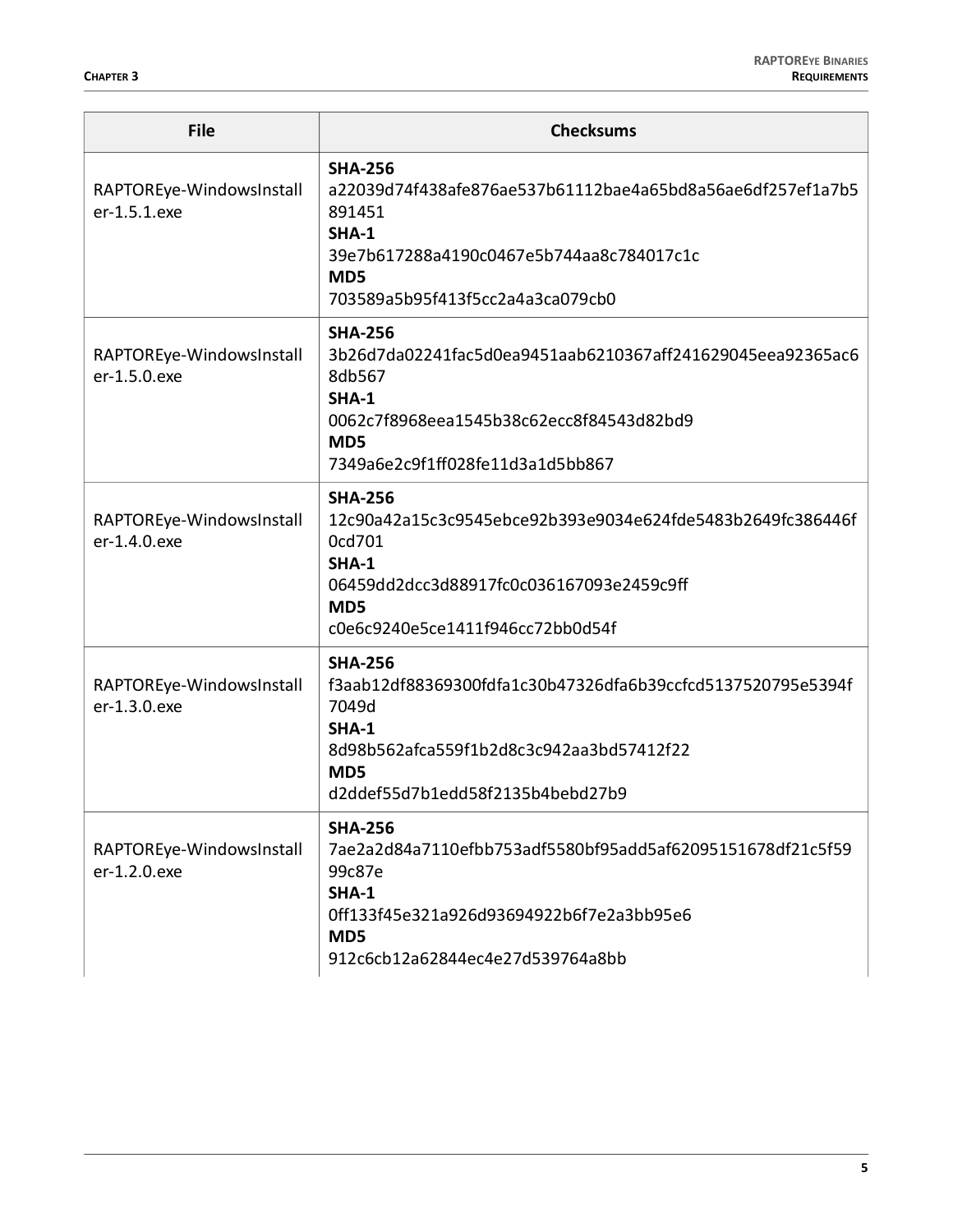| <b>File</b>                              | <b>Checksums</b>                                                                                                                                                                                          |
|------------------------------------------|-----------------------------------------------------------------------------------------------------------------------------------------------------------------------------------------------------------|
| RAPTOREye-WindowsInstall<br>er-1.1.0.exe | <b>SHA-256</b><br>bc2fc038f1ef342a6b0c69bba762ed02c2c781ba5ff022a9d97b8aff094<br>2cd69<br><b>SHA-1</b><br>91d7f2f123e07f9f90baf1a4678ca2dad10339c0<br>MD <sub>5</sub><br>e8ec128f1b89ac9215de2e89f7fefb16 |
| RAPTOREye-WindowsInstall<br>er-1.0.0.exe | <b>SHA-256</b><br>2d728c42df784345679a794ae35cc84308ead4327cffdfb924cd5ecf560<br>44aaa<br>$SHA-1$<br>9c6e73a0cc2bf16f25406a6648da464dea5a4132<br>MD <sub>5</sub><br>f82281fb3063646dec3376b17eff3c1d      |

#### <span id="page-7-0"></span>**3.2. Software Requirements**

RAPTOR*Eye* can run on the following versions of Windows:

- Windows Server 2019
- Windows Server 2016
- Windows 10 (64-bit)—recommended for Demo/Trial versions only

### <span id="page-7-1"></span>**3.3. Supported Web Browsers**

RAPTOR*Eye* supports the following web browsers:

- Mozilla Firefox: <https://www.mozilla.org/en-US/firefox/new/>
- Google Chrome:<https://www.google.com/chrome/>

It is recommended to use a screen resolution of 1366 x 768 or higher.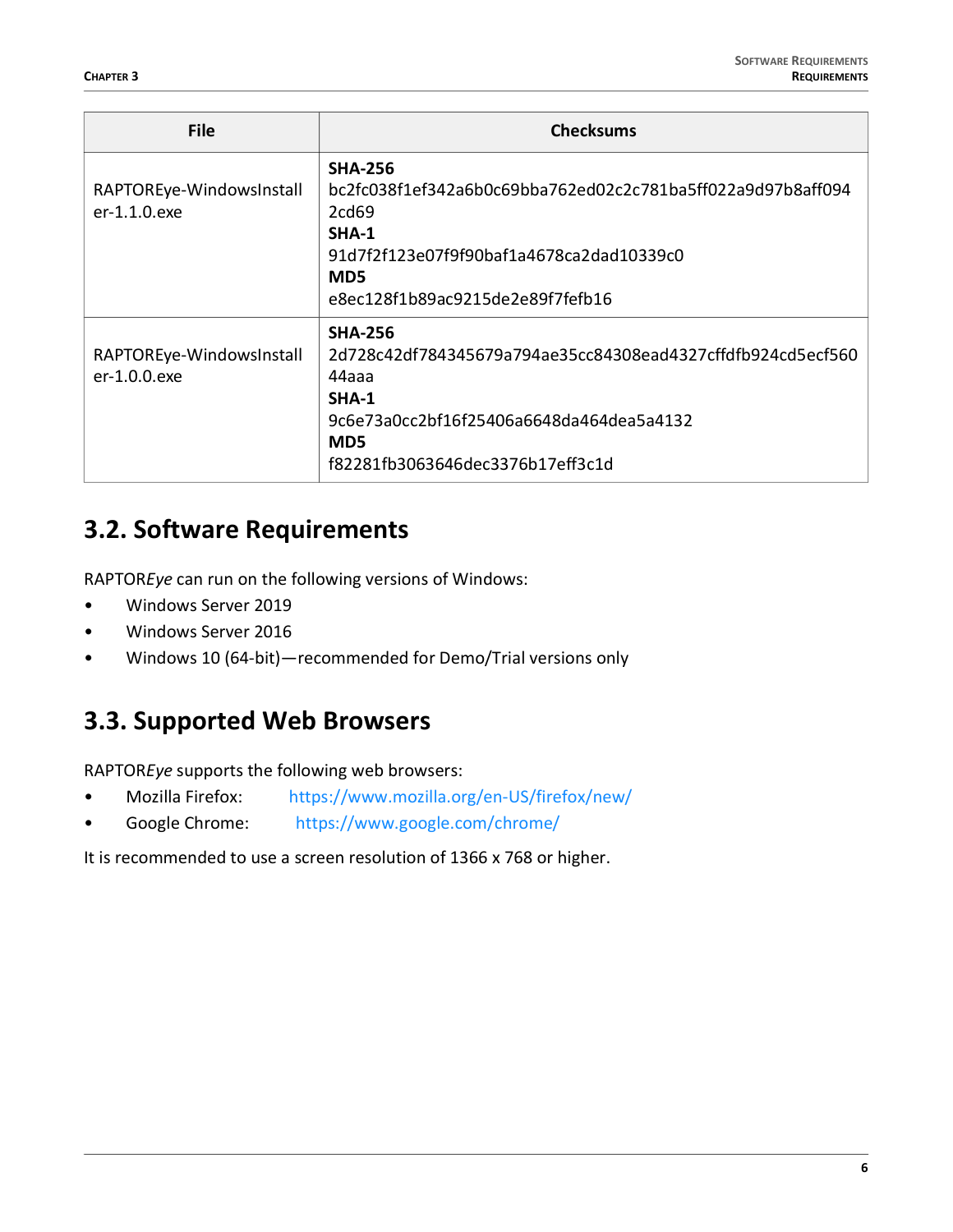### <span id="page-8-0"></span>**4. Installing RAPTOR***Eye* **- New Installation**

This section describes how to install RAPTOR*Eye* on Windows as a new installation.

CONTEXT:

The following steps are involved in a new installation of RAPTOR*Eye*:

- 1. Uninstall the RAPTOR*Eye* server if previously installed.
- 2. Login as an **Administrator** privileged user to perform the installation or run the Installer using the **Run as Administrator** option.
- 3. Run the RAPTOR*Eye* installer.

FOR EXAMPLE: RAPTOREye-WindowsInstaller-1.8.0.exe

| <b>RAPTOREye Setup</b> | ×                                                                                                                                                                                                                                                                                    |
|------------------------|--------------------------------------------------------------------------------------------------------------------------------------------------------------------------------------------------------------------------------------------------------------------------------------|
| COMMITMICA             | <b>Welcome to RAPTOREye Setup</b>                                                                                                                                                                                                                                                    |
|                        | Setup will guide you through the installation of RAPTOREye.<br>It is recommended that you close all other applications<br>before starting Setup. This will make it possible to update<br>relevant system files without having to reboot your<br>computer.<br>Click Next to continue. |
|                        | Cancel<br>Next >                                                                                                                                                                                                                                                                     |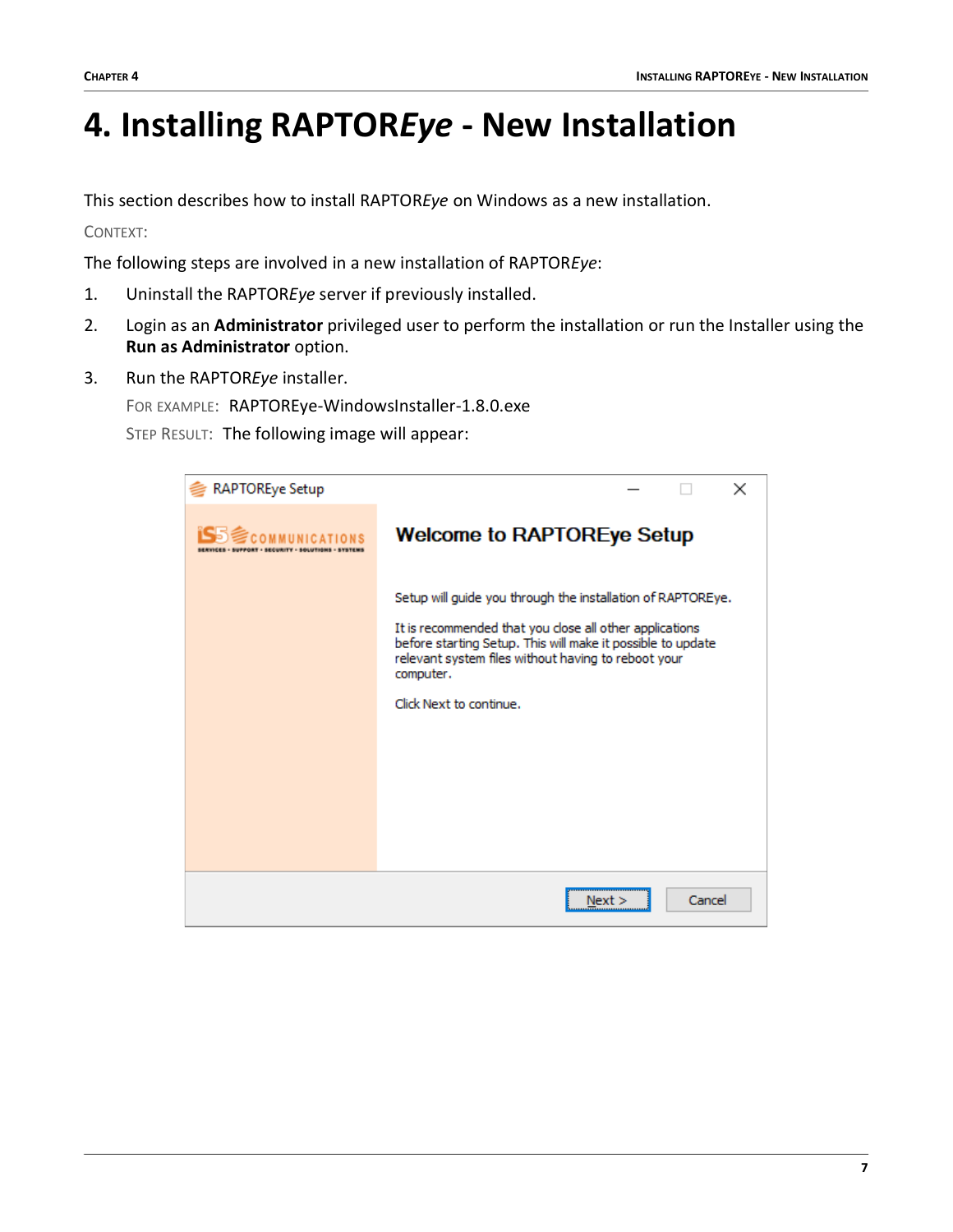#### 4. Click **Next**.

| <b>RAPTOREye Setup</b>                                                                                                                             |                                                                                                                                                                                                                                                                        |      |        | × |  |  |
|----------------------------------------------------------------------------------------------------------------------------------------------------|------------------------------------------------------------------------------------------------------------------------------------------------------------------------------------------------------------------------------------------------------------------------|------|--------|---|--|--|
|                                                                                                                                                    | <b>License Agreement</b><br>Please read the End User License Agreement before installing<br>RAPTOREye.                                                                                                                                                                 |      |        |   |  |  |
| Press Page Down to see the rest of the agreement.                                                                                                  |                                                                                                                                                                                                                                                                        |      |        |   |  |  |
|                                                                                                                                                    | iThis software and related documentation (the "iS5Com Materials") is licensed by iS5<br>Communications Inc. subject to the terms and conditions of an end user license agreement<br>(the "EULA"). All use of the iS5Com Materials must be in accordance with the EULA. |      |        |   |  |  |
|                                                                                                                                                    | The EULA can be found at: https://is5com.com/terms-and-conditions/.                                                                                                                                                                                                    |      |        |   |  |  |
| If you accept the terms of the agreement, dick the check box below. You must accept the<br>agreement to install RAPTOREye. Click Next to continue. |                                                                                                                                                                                                                                                                        |      |        |   |  |  |
| $\Box$ I accept the terms of the License Agreement                                                                                                 |                                                                                                                                                                                                                                                                        |      |        |   |  |  |
|                                                                                                                                                    | iS5 Communications Inc, Copyright 2012-2021, All Rights Reserved,                                                                                                                                                                                                      |      |        |   |  |  |
|                                                                                                                                                    | $<$ Back                                                                                                                                                                                                                                                               | Next | Cancel |   |  |  |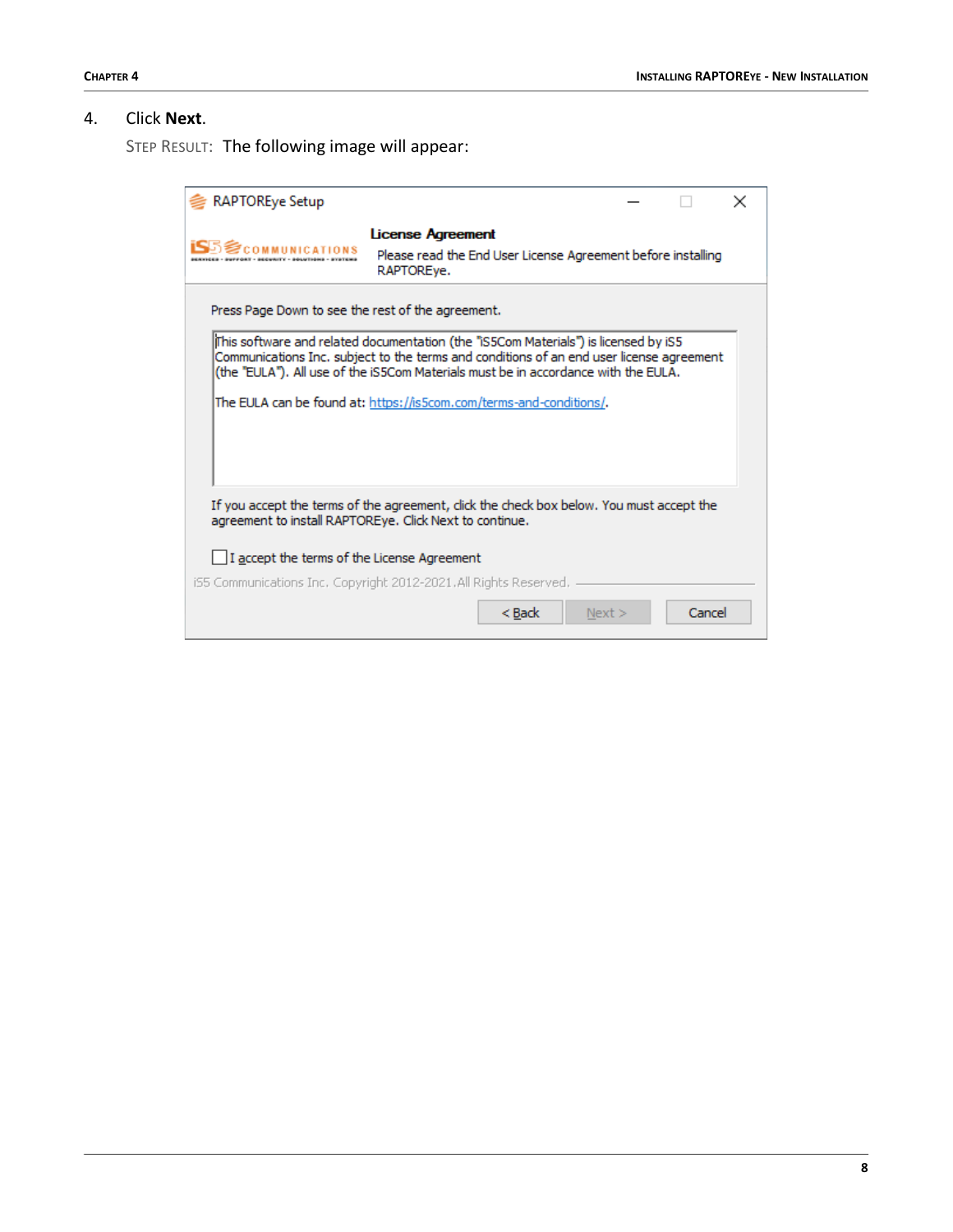5. Read the License Agreement and select the checkbox which says **I accept the terms of the License Agreement**. Click **Next**.

**Note:** The full EULA can be found at the following URL: [http://is5com.com/terms-and-condi](http://is5com.com/terms-and-conditions/)[tions/](http://is5com.com/terms-and-conditions/)

| <b>RAPTOREye Setup</b>           |                                                                                       |                                                                                   |        | × |
|----------------------------------|---------------------------------------------------------------------------------------|-----------------------------------------------------------------------------------|--------|---|
| <b>SCOMMUNICATIONS</b>           | <b>Choose Components</b><br>Choose which features of RAPTOREye you want to install.   |                                                                                   |        |   |
| install. Click Next to continue. | Check the components you want to install and uncheck the components you don't want to |                                                                                   |        |   |
| Select components to install:    | <b>RAPTOREye</b><br><b>Start Menu Shortcuts</b><br>Desktop Shortcuts                  | Description<br>Position your mouse<br>over a component to<br>see its description. |        |   |
| Space required: 521.1 MB         |                                                                                       |                                                                                   |        |   |
|                                  | iS5 Communications Inc. Copyright 2012-2021.All Rights Reserved.<br>$<$ Back          | Next >                                                                            | Cancel |   |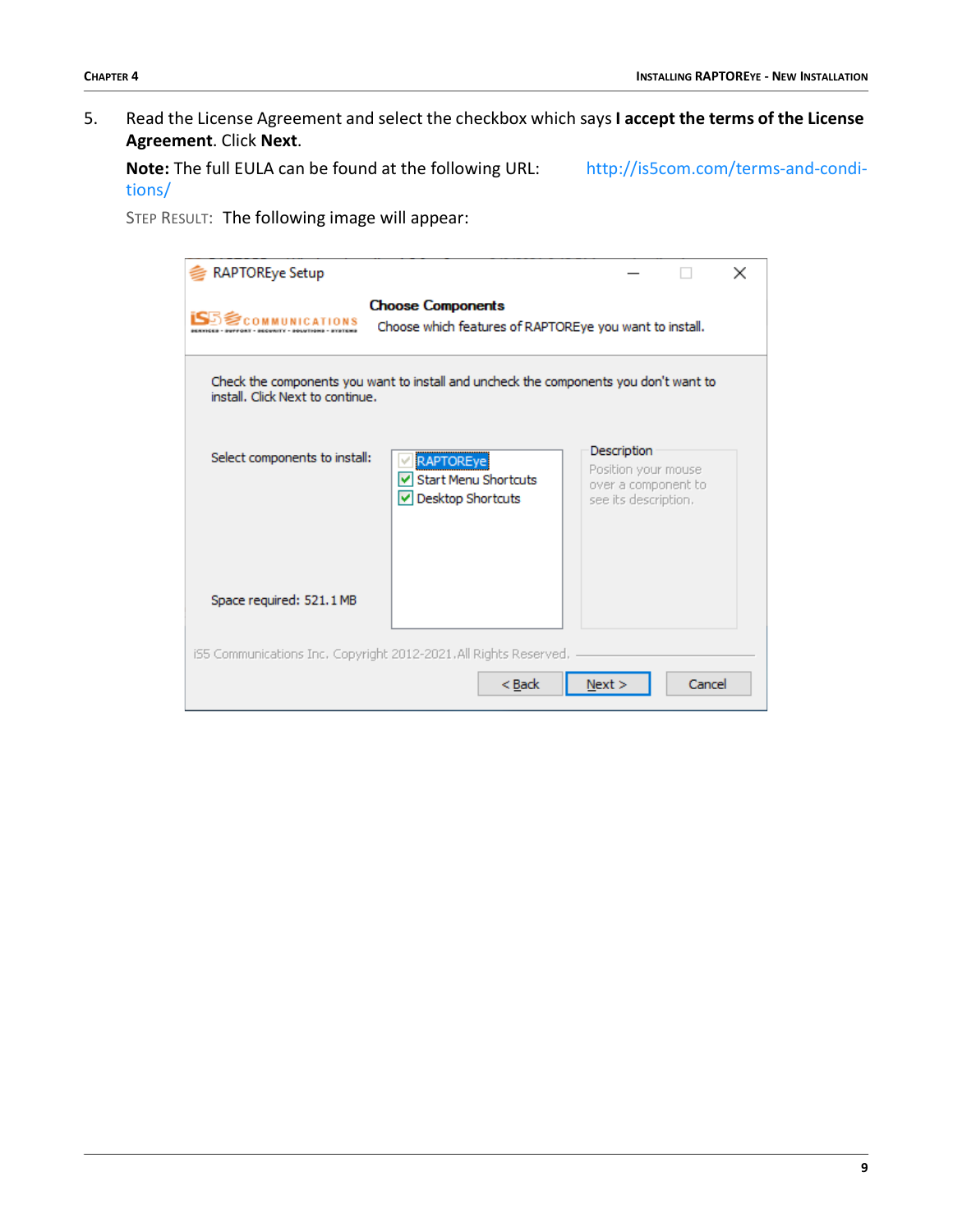6. Start **Menu Shortcuts** and **Desktop Shortcuts** are optional and will be created by default. If desired, you may deselect one or both options. Once your desired options are selected, click **Next**.

| <b>RAPTOREye Setup</b>                                |                                                                                                                                                                            |                |        | × |
|-------------------------------------------------------|----------------------------------------------------------------------------------------------------------------------------------------------------------------------------|----------------|--------|---|
|                                                       | <b>Choose Install Location</b><br>Choose the folder in which to install RAPTOREye.                                                                                         |                |        |   |
|                                                       | Setup will install RAPTOREye in the following folder. To install in a different folder, dick<br>Browse and select another folder. Click Install to start the installation. |                |        |   |
| <b>Destination Folder</b><br>C:\RAPTOREye             |                                                                                                                                                                            |                | Browse |   |
| Space required: 521.1 MB<br>Space available: 105.2 GB |                                                                                                                                                                            |                |        |   |
|                                                       | iS5 Communications Inc. Copyright 2012-2021.All Rights Reserved.<br>$Back$                                                                                                 | <b>Install</b> | Cancel |   |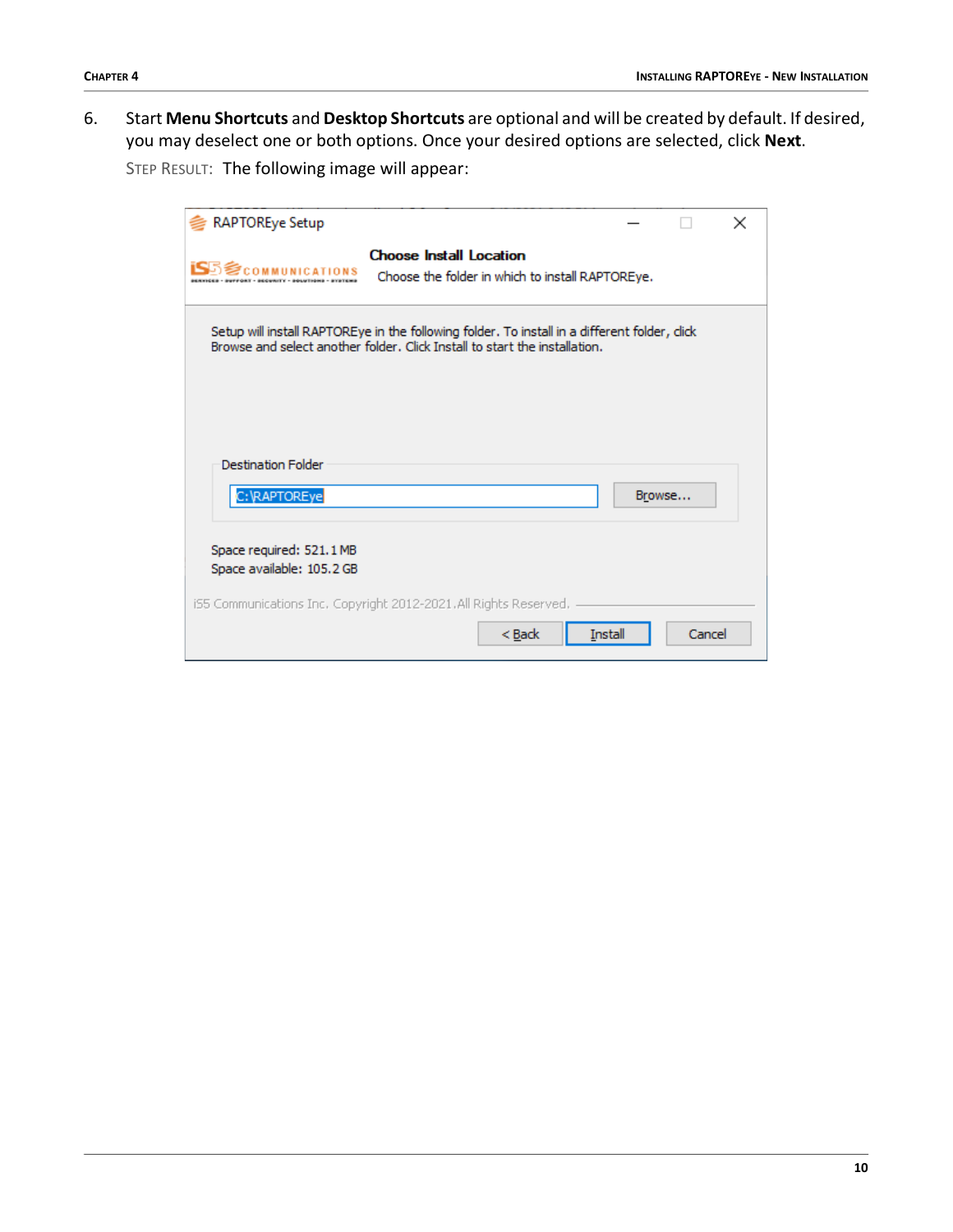7. Choose the installation location and click **Install.**

| <b>RAPTOREye Setup</b> |                                                                      |        |
|------------------------|----------------------------------------------------------------------|--------|
| <b>COMMUNICATIONS</b>  | <b>Installing</b><br>Please wait while RAPTOREye is being installed. |        |
|                        |                                                                      |        |
| Show details           |                                                                      |        |
|                        |                                                                      |        |
|                        |                                                                      |        |
|                        |                                                                      |        |
|                        |                                                                      |        |
|                        | iS5 Communications Inc. Copyright 2012-2021.All Rights Reserved.     |        |
|                        | $<$ Back<br>Next                                                     | Cancel |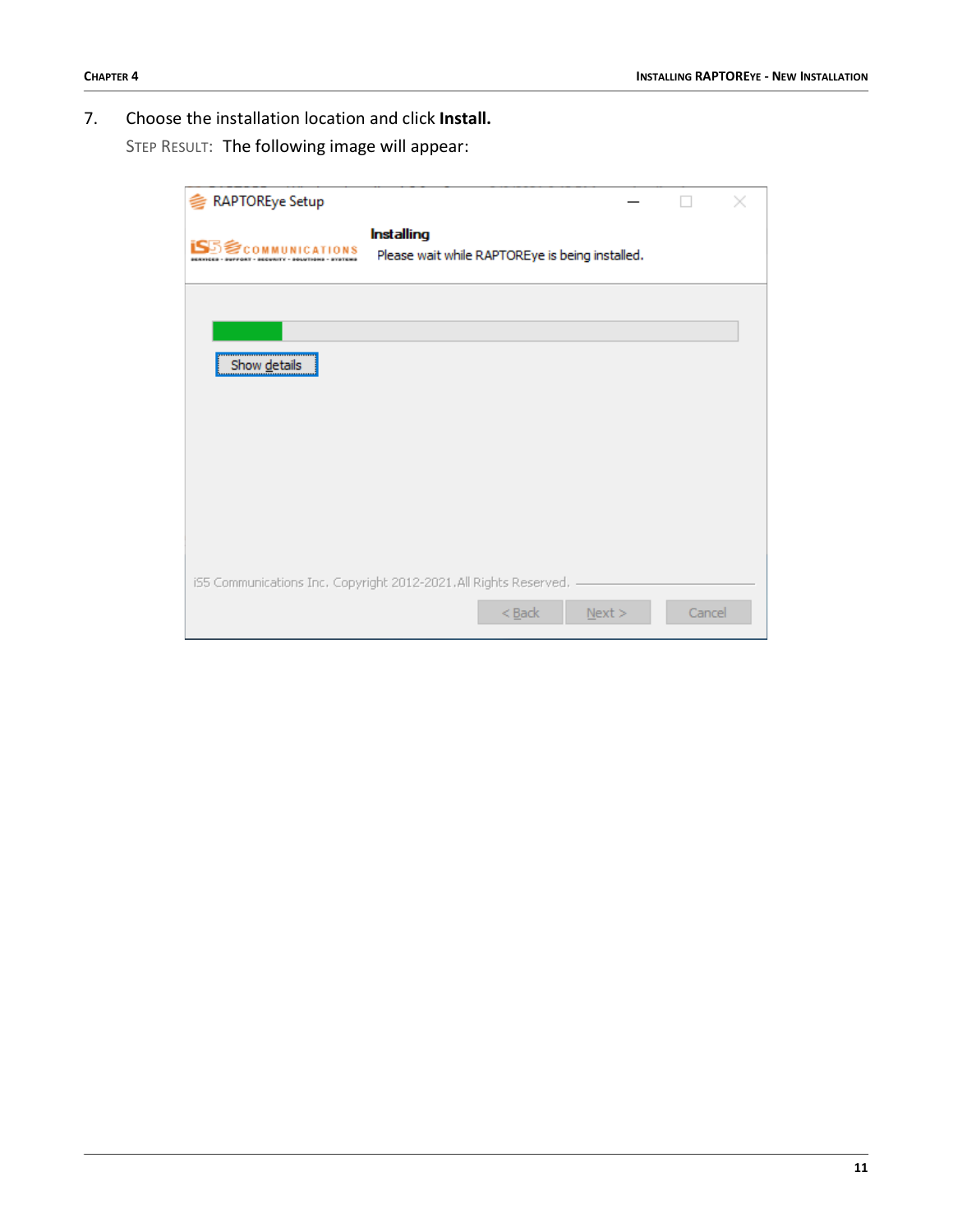8. Once the installation has been completed, you will be prompted to select a license file. STEP RESULT: The following image will appear:

| <b>RAPTOREye Configuration</b>             |                                                                                                                                                                                        |        |        | $\times$ |
|--------------------------------------------|----------------------------------------------------------------------------------------------------------------------------------------------------------------------------------------|--------|--------|----------|
| <b>SCOMMUNICATIO</b>                       | RAPTOREye Licence and Service Installation<br>Browse RAPTOREye Licence File and Install RAPTOREye as a<br>service                                                                      |        |        |          |
|                                            | This Wizard will install RAPTOREye licence file and helps to start the RAPTOREye as a service.<br>Click Browse to select a valid RAPTOREye licence file and Click Next to proceed with |        |        |          |
| Licence File:                              |                                                                                                                                                                                        |        | Browse |          |
| Install as a Windows Service [Recommended] |                                                                                                                                                                                        |        |        |          |
|                                            | iS5 Communications Inc. Copyright 2012-2021.All Rights Reserved.<br>< Back                                                                                                             | Next > | Cancel |          |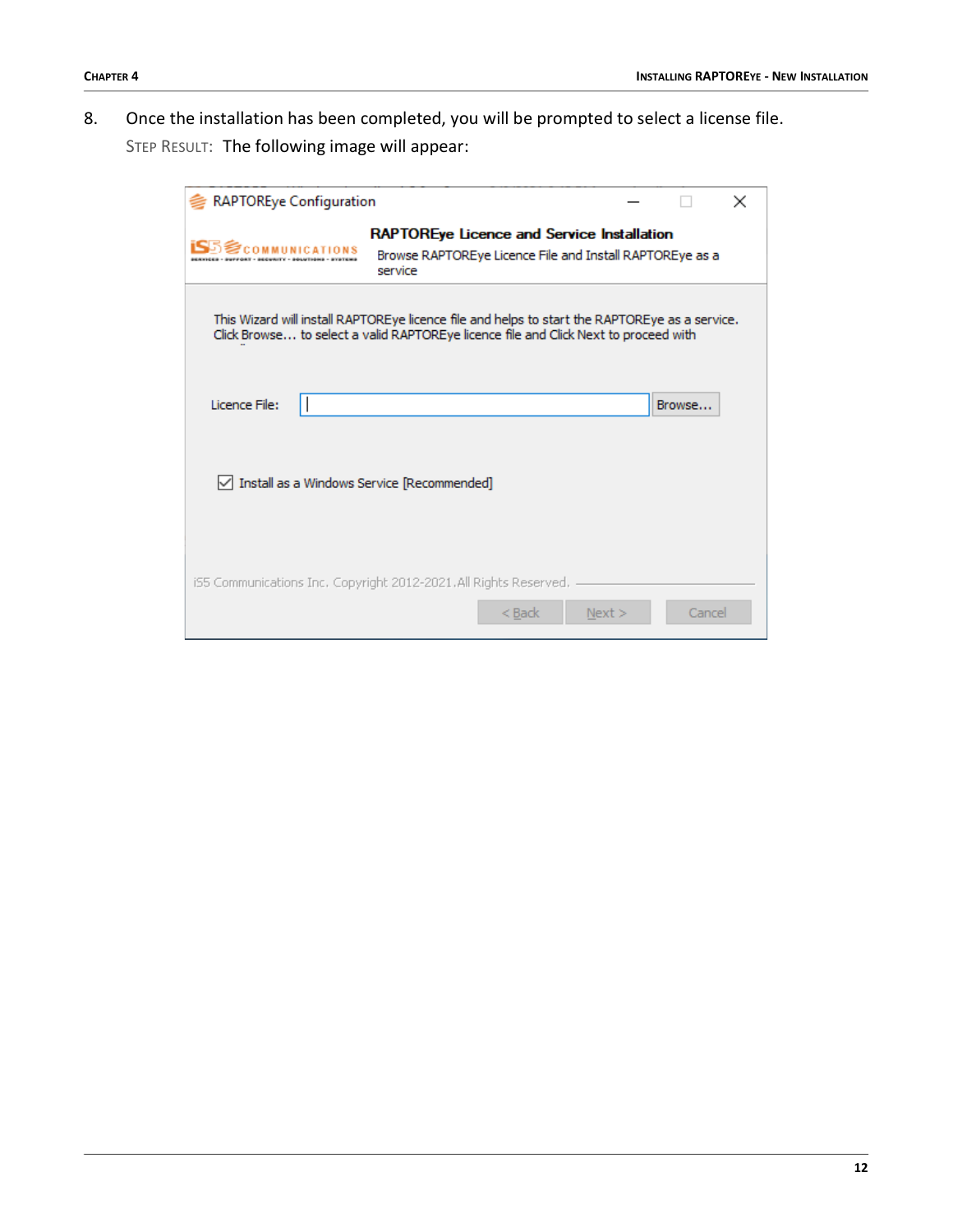9. Select **Browse** and browse to select your RAPTOR*Eye* license file and click **Next**.

**Note:** RAPTOR*Eye* will be installed as a Windows Service by default. It is recommended to use this option in a production environment to have the application run in the background.

You have an option to install RAPTOR*Eye* as a user application by deselecting the **Install as a Windows Service** checkbox. This is only recommended for demo systems.

STEP RESULT: The following image will appear:

| <b>RAPTOREye Setup</b> |                                                                                |
|------------------------|--------------------------------------------------------------------------------|
| COMMUNICATIONS         | <b>Completing RAPTOREye Setup</b>                                              |
|                        | RAPTOREye has been installed on your computer.<br>Click Finish to close Setup. |
|                        | Start Server                                                                   |
|                        |                                                                                |
|                        | ,,,,,,,,,,,,,,,,,,,,,,,,,,,,,,,,,<br>$Back$<br>Cancel<br>Finish                |

10. By default, the RAPTOR*Eye* server will be started automatically. You may choose to start the server later by deselecting the **Start Server** checkbox. To complete the RAPTOR*Eye* Setup Wizard, click **Finish**.

STEP RESULT: The installer window will close and the service will be started in the background if the **Start Server** checkbox was selected.

RESULT:

RAPTOR*Eye* has now been successfully installed.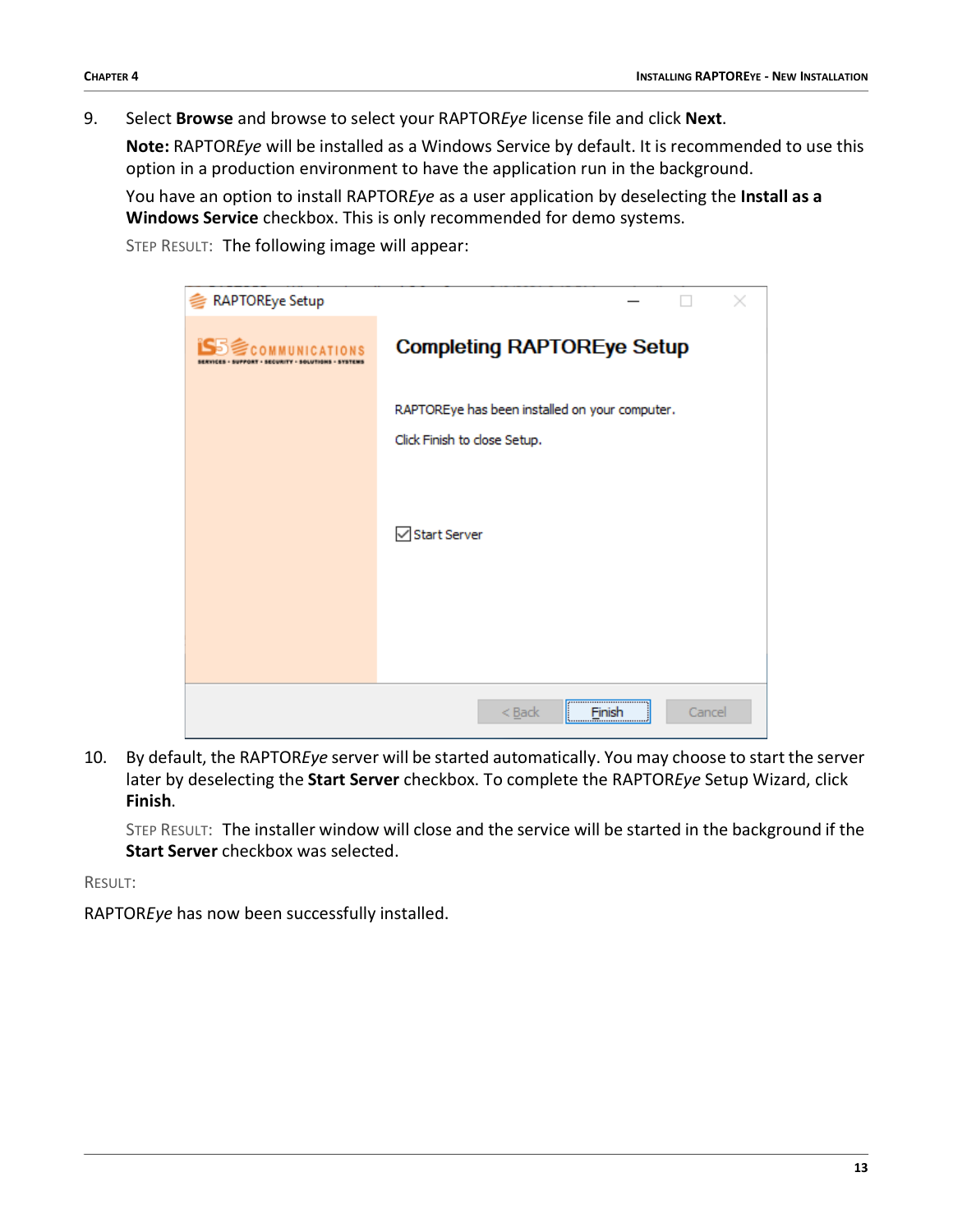## <span id="page-15-0"></span>**5. Installing RAPTOR***Eye* **- Upgrade Installation**

This section describes how to upgrade RAPTOR*Eye* on Windows.

PREREQUISITE:

A previously released version of RAPTOR*Eye* has been installed on the system you intend to upgrade.

CONTEXT:

The following steps are required to upgrade RAPTOR*Eye*.

- 1. Login as an **Administrator** privileged user to perform the installation or run the Installer using the **Run as Administrator** option.
- 2. Run the RAPTOR*Eye* executable file.

FOR EXAMPLE: RAPTOREye-WindowsInstaller-1.8.0.exe

| RAPTOREye Setup  | ×                                                                                                                                                                                                                                                                                    |
|------------------|--------------------------------------------------------------------------------------------------------------------------------------------------------------------------------------------------------------------------------------------------------------------------------------|
| <b>COUNTINIC</b> | <b>Welcome to RAPTOREye Setup</b>                                                                                                                                                                                                                                                    |
|                  | Setup will guide you through the installation of RAPTOREye.<br>It is recommended that you close all other applications<br>before starting Setup. This will make it possible to update<br>relevant system files without having to reboot your<br>computer.<br>Click Next to continue. |
|                  | Cancel<br>Next :                                                                                                                                                                                                                                                                     |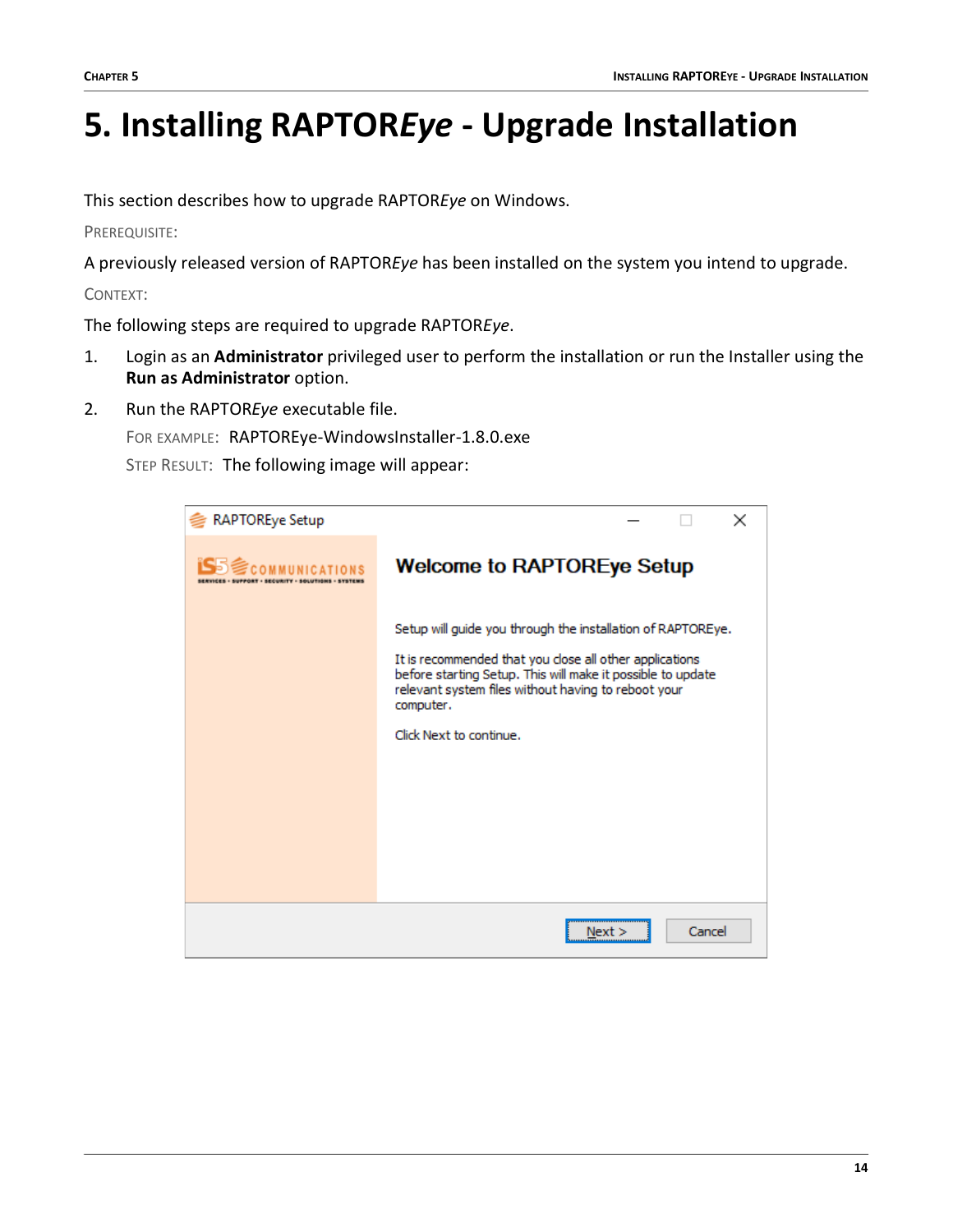#### 3. Click **Next**

STEP RESULT: The following image will appear:

| <b>RAPTOREye Setup</b>                            |                                                                                                                                                                                                                                                                        |        |        |  |
|---------------------------------------------------|------------------------------------------------------------------------------------------------------------------------------------------------------------------------------------------------------------------------------------------------------------------------|--------|--------|--|
| <b>SA SCOMMUNICATIONS</b>                         | <b>License Agreement</b><br>Please read the End User License Agreement before installing<br>RAPTOREve.                                                                                                                                                                 |        |        |  |
| Press Page Down to see the rest of the agreement. |                                                                                                                                                                                                                                                                        |        |        |  |
|                                                   | lThis software and related documentation (the "iS5Com Materials") is licensed by iS5<br>Communications Inc. subject to the terms and conditions of an end user license agreement<br>(the "EULA"). All use of the iS5Com Materials must be in accordance with the EULA. |        |        |  |
|                                                   | The EULA can be found at: https://is5com.com/terms-and-conditions/.                                                                                                                                                                                                    |        |        |  |
|                                                   | If you accept the terms of the agreement, click the check box below. You must accept the<br>agreement to install RAPTOREye. Click Next to continue.                                                                                                                    |        |        |  |
| I I accept the terms of the License Agreement     |                                                                                                                                                                                                                                                                        |        |        |  |
|                                                   | iS5 Communications Inc, Copyright 2012-2021, All Rights Reserved,                                                                                                                                                                                                      |        |        |  |
|                                                   | < Back                                                                                                                                                                                                                                                                 | Next > | Cancel |  |

4. Read the License Agreement and **select** the checkbox which says **I accept the terms of the License Agreement**. Click **Next**.

**Note:** The full EULA can be found at the following URL: [http://is5com.com/terms-and-condi](http://is5com.com/terms-and-conditions/)[tions/](http://is5com.com/terms-and-conditions/)

| RAPTOREye Setup |                                                                                                                                           |  |
|-----------------|-------------------------------------------------------------------------------------------------------------------------------------------|--|
| ų               | An Earlier Version of RAPTOREye is already installed.<br>Click `OK` to Upgrade the Earlier Version or `Cancel` to Cancel<br>this Upgrade. |  |
|                 | Cancel                                                                                                                                    |  |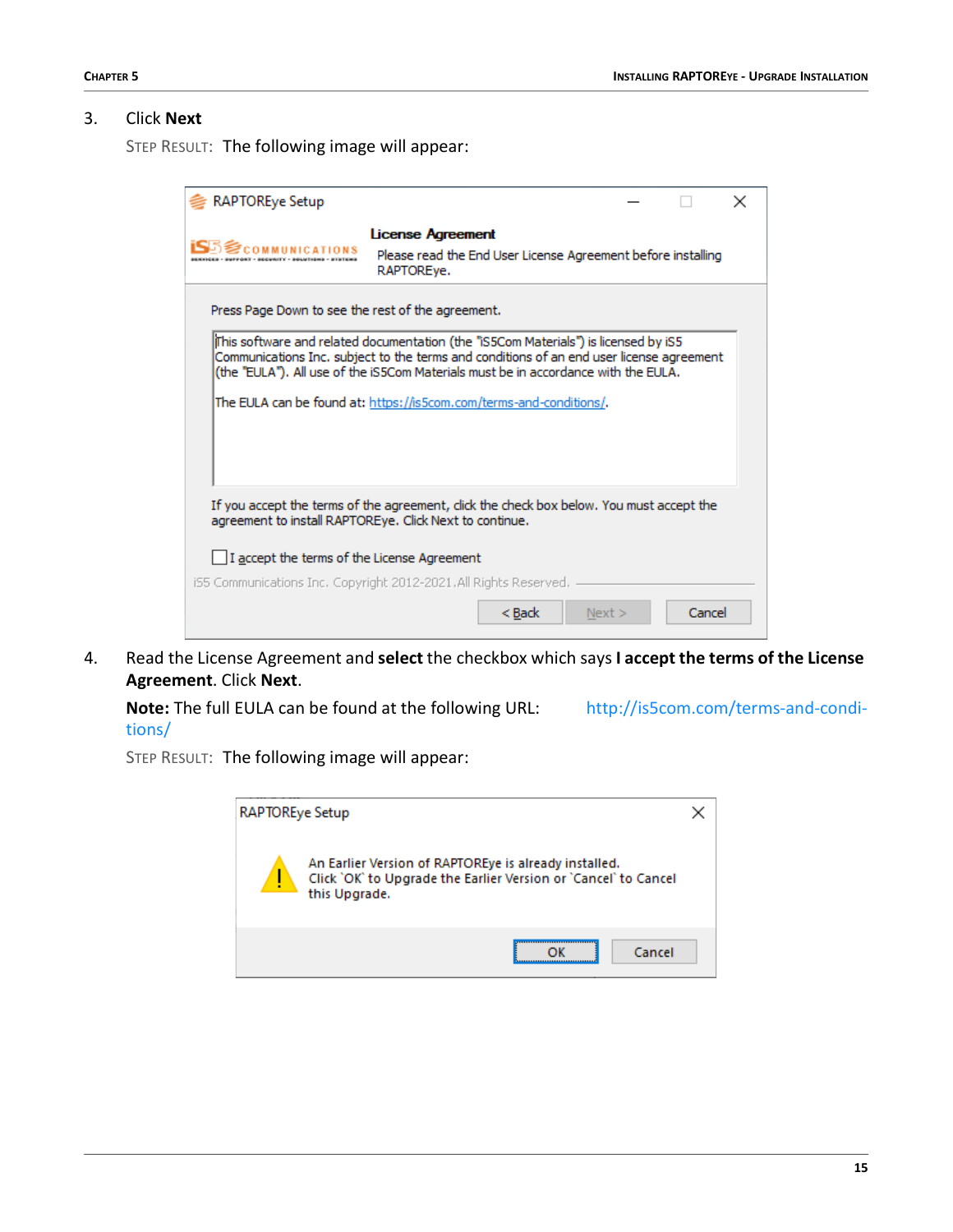5. To proceed with the upgrade, click **OK**.

STEP RESULT: The following image will appear:

| RAPTOREye Data Backup                                          |        |
|----------------------------------------------------------------|--------|
| Files are being Backed up<br>Please wait                       |        |
| 50% completedCopying the Server related Files to backup folder |        |
|                                                                | Cancel |

6. After the data has been backed up, uninstallation of the previous version will run as a background process. Once this is complete, the installation wizard will appear.

**NOTE:** This may take a few minutes, please wait.

| <b>RAPTOREye Setup</b>           |                                                                                       |                                                                                   |        | × |
|----------------------------------|---------------------------------------------------------------------------------------|-----------------------------------------------------------------------------------|--------|---|
| <b>SCOMMUNICATIONS</b>           | <b>Choose Components</b><br>Choose which features of RAPTOREye you want to install.   |                                                                                   |        |   |
| install. Click Next to continue. | Check the components you want to install and uncheck the components you don't want to |                                                                                   |        |   |
| Select components to install:    | <b>RAPTOREye</b><br><b>Start Menu Shortcuts</b><br>Desktop Shortcuts                  | Description<br>Position your mouse<br>over a component to<br>see its description. |        |   |
| Space required: 521.1 MB         |                                                                                       |                                                                                   |        |   |
|                                  | iS5 Communications Inc. Copyright 2012-2021.All Rights Reserved.<br>< Back            | Next >                                                                            | Cancel |   |
|                                  |                                                                                       |                                                                                   |        |   |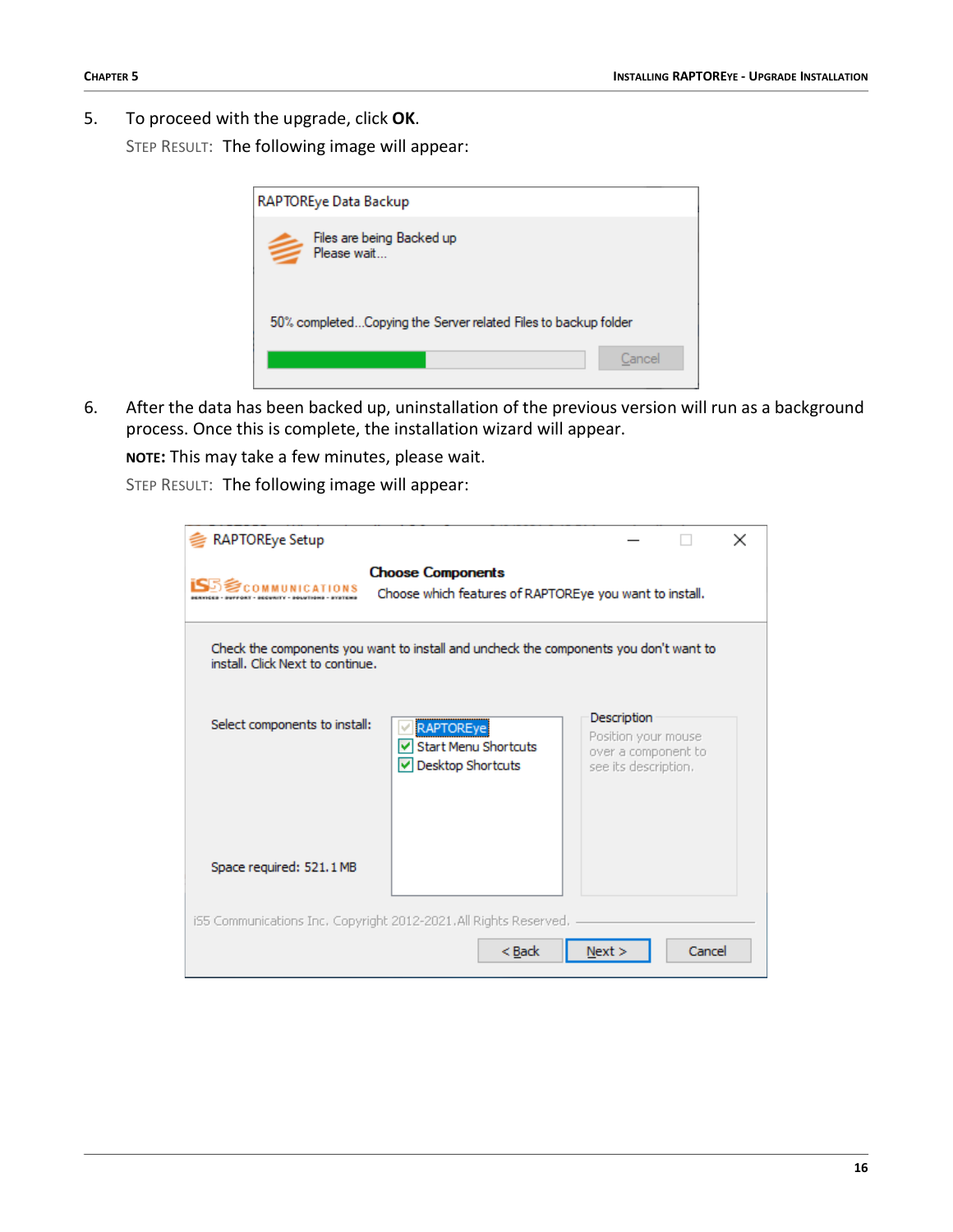#### 7. Click **Next**.

| <b>RAPTOREye Setup</b>                  |                                                                                           |        |  |
|-----------------------------------------|-------------------------------------------------------------------------------------------|--------|--|
| <b>IS</b> 5 <sup>5</sup> COMMUNICATIONS | <b>Installing</b><br>Please wait while RAPTOREye is being installed.                      |        |  |
|                                         |                                                                                           |        |  |
| Show details                            |                                                                                           |        |  |
|                                         |                                                                                           |        |  |
|                                         |                                                                                           |        |  |
|                                         | iS5 Communications Inc. Copyright 2012-2021.All Rights Reserved.<br>$<$ Back<br>$N$ ext > | Cancel |  |

- 8. Once the installation nears completion, a user prompt will appear.
	- STEP RESULT:

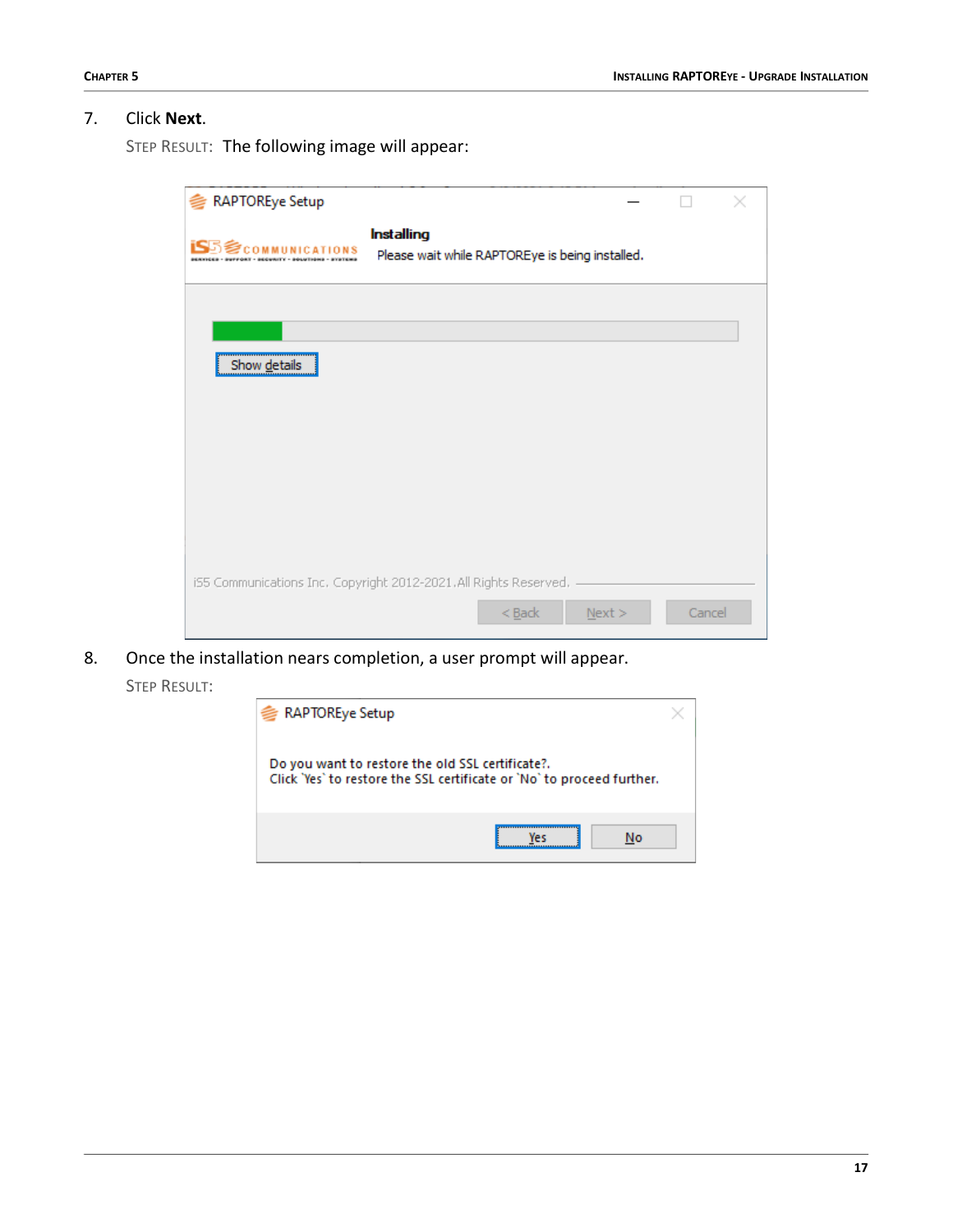9. Click **Yes** to backup and restore the existing server certificate.

STEP RESULT: A window will appear asking the user if they would like RAPTOR*Eye* to run as a service.

| <b>RAPTOREye Setup</b>                       |                                                                         |        |        | × |
|----------------------------------------------|-------------------------------------------------------------------------|--------|--------|---|
| <b>COMMUNICATIONS</b>                        | <b>RAPTOREye Service Installation</b><br>Install RAPTOREye as a service |        |        |   |
|                                              |                                                                         |        |        |   |
|                                              |                                                                         |        |        |   |
|                                              |                                                                         |        |        |   |
| ○ Install as a Windows Service [Recommended] |                                                                         |        |        |   |
|                                              | iS5 Communications Inc. Copyright 2012-2021. All Rights Reserved.       |        |        |   |
|                                              | $<$ Back                                                                | Next > | Cancel |   |

#### 10. Click **Next**.

**NOTE:** It is recommended to choose **Install as a Windows Service**.

STEP RESULT: A window will appear to inform the user that data is being restored.

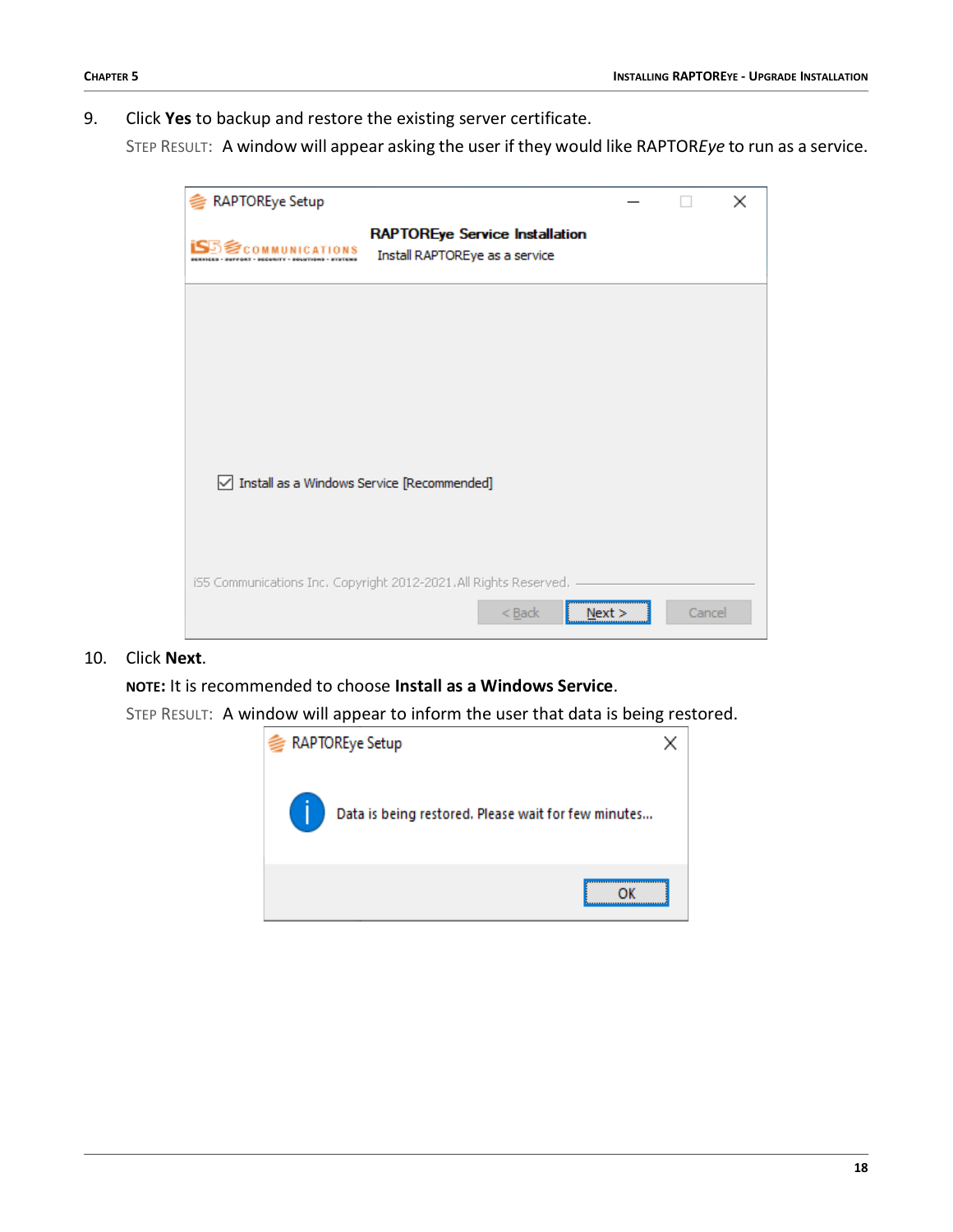#### 11. Click **OK**.

STEP RESULT: A screen will appear showing that data files will be restored back to the RAPTOR*Eye* server. The following screen will appear showing progress:

| RAPTOREye Data Restore                      |        |
|---------------------------------------------|--------|
| Database is getting Restored<br>Please wait |        |
| 70% completedRestoring the Server Files     |        |
|                                             | Cancel |

When the data has completed restoring, the following screen will appear:

| <b>RAPTOREye Setup</b>   |                                                                                |
|--------------------------|--------------------------------------------------------------------------------|
| <b>iS</b> S communicatio | <b>Completing RAPTOREye Setup</b>                                              |
|                          | RAPTOREye has been installed on your computer.<br>Click Finish to close Setup. |
|                          | Start Server                                                                   |
|                          |                                                                                |
|                          | Cancel<br>$Back$<br>Finish                                                     |

12. The upgraded RAPTOR*Eye* has been installed. Select **Start Server**if you wish to start the RAPTOR*Eye* server now and click **Finish**.

STEP RESULT: The installer window will close and the service will be started in the background if the **Start Server** checkbox was selected.

RESULT:

RAPTOR*Eye* has now been successfully upgraded.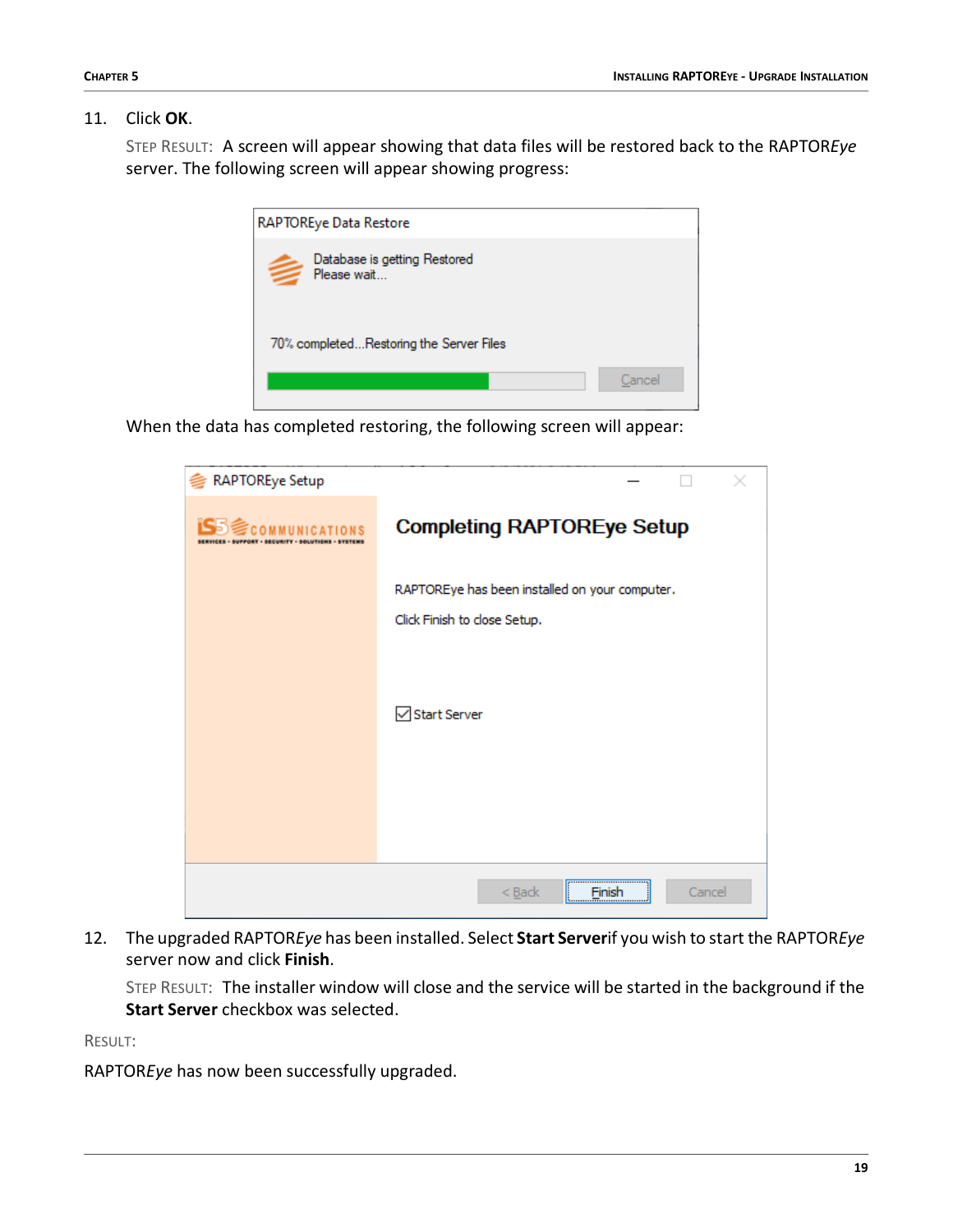## <span id="page-21-0"></span>**6. Start RAPTOR***Eye* **Server**

This section describes how to start the RAPTOR *Eye*Server on Windows.

CONTEXT:

The following step is required to start the RAPTOR*Eye* server:

- 1. By default, if RAPTOR*Eye* is installed as a service, this will automatically start the server once the machine starts; otherwise, the user can use any of the following options to start the server:
	- **Start > All Programs > RAPTOREye > Start RAPTOREye Server** (Run as administrator)
	- **Desktop > Start RAPTOREye Server** (Run as administrator)
	- User can also start RAPTOR*Eye* in the local services to start the server (if installed as a service)

Note: This process may take a few minutes to start.

RESULT:

RAPTOR *Eye*has now been successfully started.